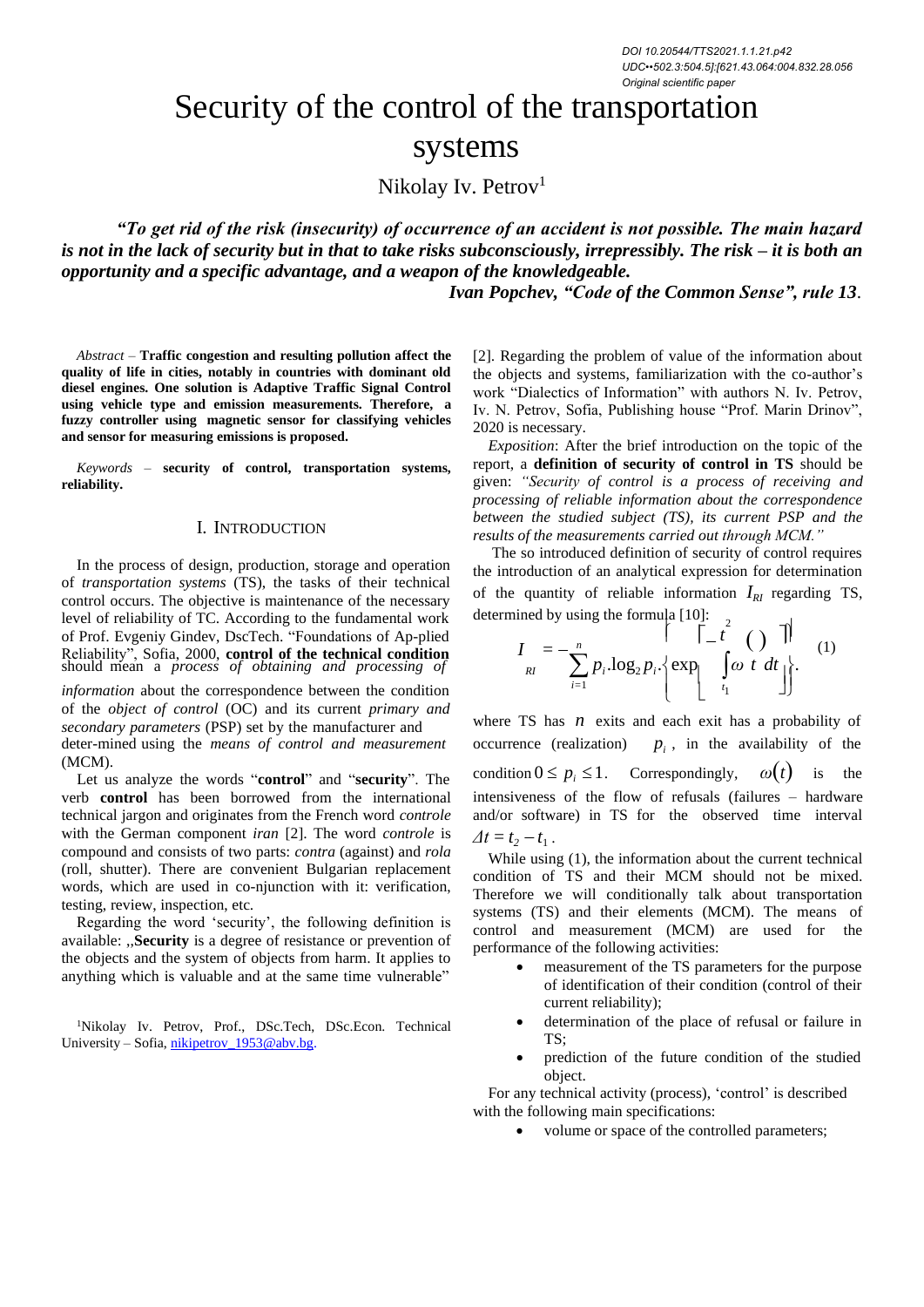- sequence of the control;
- mode of TS control (operating or non-operating);
- regularity of control (continuous, discrete, single or repeated);
- trueness (reliability) of the control;
- price of the TS control.

The so indicated specifications of TS control determine the descriptive quality of this very responsible process. The process itself is implemented by means of performance of separate checks (measurements) and in each check the current condition of the parameters of the inspected object of control (TS) is determined. The aggregate of all possible checks of the parameters of the *transportation systems* (VS) forms the space of the parameters of those systems.

## II. APPROACHES TO THE CONTROL OF THE TRANSPORTATION SYSTEMS

Those approaches are of two types, in the first ne the probable parameters of TS are calculated taking into account the influence of MCM. As an example, the theoretical works [4, 5, 6] are indicated. In the second approach [8] the MCM system is studied and optimized, provided that the structure of the object of control is considered known and permanent. Optimization of the controlled system (MCM) is carried out in the availability of two types of restrictions regarding the object of control: **fundamental and operating**.

The fundamental restrictions refer to the following conditions of the objects of control:

- ❖ The elements of OC fail independently of each other;
- ❖ No new elements fail during the time of control;
- ❖ The accidental modifications of the controlled parameters are not reported;
- ❖ Inn the availability of spare elements of OC, their hazard for failure (probability of failure) is assumed as equal to the hazard of failure of the main part of OC:
- ❖ In the space of checks of OC (its PSP), carried out through MCM, there is no global inspection which leads to instant control.

The specification of the operating restrictions is that they undergo changes which do not influence the reliability of the obtained results, just their volume.

## III. OPERATING RESTRICTIONS IN THE CONTROL OF TS

The majority of the contemporary publications related to the theory of optimal control are based on the following operating restrictions:

- ➢ Prior to commencement of the control it is known that the technical object is faulty or has failed;
- ➢ Each separate check from the space of checks has one and only one of the two possible outcomes: positive or negative;
- The technical object fails when one of its elements fails;
- The space of checks is sufficient to find the failed element in case of finite number of checks.

It is necessary to note that the operating restrictions are considerable and significantly narrow the class of studied control systems. However, a cmmon solution of the problems related to the TS control, even within the framework of those strong restrictions, cannot be easily found (see the three problems of Bellman) [9, 11, 12]. Fortunately, the study of the operating efficiency is not related to the issues of optimal control.

We will be interested in the controlling elements and systems only to the extent to which we will decide which of the elements of OC has failed and requires repair (restoration). In other words, the process of control will be treated as controlling the operating capacity of the OC elements. Let us contemplate on the problem: "*In what manner and why do the controlling systems (PSP) influence the reliability (probability) specifications of OC"?*

There was a "beneficial" time when the process of control was carried out simply and easily, and the controlling elements (PSP) had reliability indexes multiple times higher than the indexes of the controlled TS. Such a situation allows not to take into account the influence of PSP on the reliablity of OC (TS). This was the time of "**absolute control**". At the end of 20th century and the beginning of 21st century, everything in science related to the control and reliability of TS changes. The methods and systems of control become more complex in an ontological and gnosiological aspect, therefore the quantitative indexes of the reliability of PSP and OC have become comparable. The most important consenquence is that the **results of the measurements with PSP stopped being a trustworthy event and turned to be a probability (stochastic) fact** [13-16]. This is especially topical in the contemporary computer diagnostics of TS and the existing diversity of testing software of the different types of manufacturers of cars, airplanes, helicopters, railway transportation systems, etc. One should bear in mind that the control system (PSP) influences the working capacity of OC(TS) any time when there is no reliable information about the condition of its elements. Therefore it is necessary to carry out a brief reliability analysis of PSP.

# IV. RELIABILITY ANALYSIS OF THE FUNCTIONING OF MCM

Since the results of the TS control are regarded as a probable event, the MCM is a source of true (reliable) results only when it operates in a reliable manner (under BSS the highest level of reliability of a TS is 0.999, i.e. per 1000 measurements of one and the same TS parameter, one is incorrect and related to a gross relative error). In the dialectics of the complex system the object of control (TS) and the MCM identifying its condition, the concept of reliability is regarded as a previously stipulated mutually unidirectional correspondence between the results of the control and the condition of the object of control. This gives us reasons to draw the following formula [17]: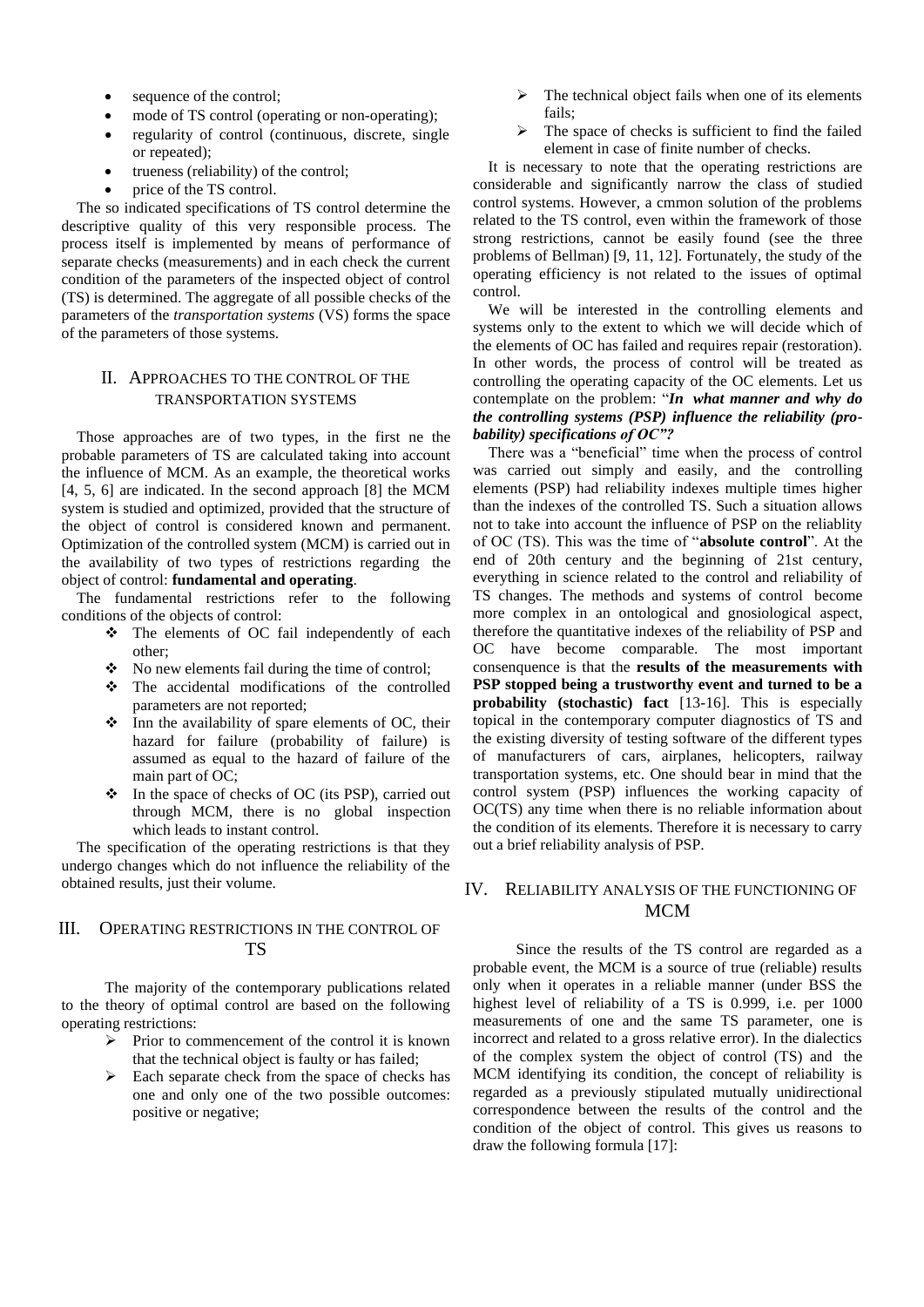$$
P_{RW,MCM} + Q_{F,MCM} = 1 \tag{1}
$$

where:  $P_{RW_MCM}$  is the probability of reliability work (PRW) of the measurement and control system (MCM);  $Q_{F,MCM}$  – the probability of MCM failure, i.e. the probability for the control and measurement system to provide incorrect results [17, 18].

Where OC (or its elements) are controlled by one (even summarized) parameter on the principle "failed – operating", the probability for errors in the results of the control constitutes the sum of the probabilities for two possible errors:

- type I error with a probability of occurrence  $\beta_1$ , where an operating OC is determined as failed;
- $\checkmark$  type II error with a probability of occurrence  $\beta_2$ , where a failed OC is determined as

operating (flawless).

From the above defined suppositions, the following conclusion is made:

$$
Q_{F,MCM} = \beta_1 + \beta_2. \tag{2}
$$

It is assumed that the change in the condition of OC does not change the nature of the MCM error but changes the results of the control. For example, if MCM work with a type I error and controls a failed TS, it would display correct results. It should be noted that  $\beta_1$  and  $\beta_2$  are unconditional probabilities for errors. There are also conditional probabilities for occurrence of errors in the control of TS using MCM. They are determined under the condition  $Q_{F,MCM} = 1$  and are designated by *γ*<sub>1</sub> and *γ*<sub>2</sub> and notwithstanding that it is possible for it to switch on during

$$
\gamma_1 = \beta_1 / Q_{F,MCM} \text{ H } \gamma_2 = \beta_2 / Q_{F,MCM} \quad (3)
$$
  
From formulas (2) and (3) it would mean that:

$$
\gamma_1 + \gamma_2 = 1. \tag{4}
$$

 $Q_{F,MCM}$  of MCM the following dependency would follow: system A) MCM type B starts operating. The following

$$
P_{RW,MCM} + Q_{F,MCM} \cdot (\gamma_1 + \gamma_2) = 1. \tag{5}
$$

Since the present work relates to restorable OC(TS), treated as complex tech-nical systems, it is appropriate to prvide updated summarized block structure of MCM of a TS with a discrete action. This has been displayed on Fig. 1.



Fig. 1. Summarized block structure of MCM of TS with a discrete action

 $(2)$  For all cases of control in the present work, a discrete<br>control is considered, commencing at moment  $t = T$ , i.e. at the time of ending of the continuous functioning of TS. The permanent control in the interval for **continuous (normal) functioning**  $T_{CF}$  is of no importance, as an external interference according to the provisions of technical operation during that period is inadmissible.

Therefore, MCM of TS may be treated as an immediate action system (control carried out for a period of time  $t_K$ ), determined according to: the interval  $T_{CF}$  (e.g. for current check and preparation for switching on).

The joint functioning of TS (complex system A) and the measurement and control system MCM (system B) is shown on Fig. 2. After the end of the  $i$  - th cycle of For a random value of the probability of failure functioning of a recoverable TO (operating interval  $T_{CF}$  of requirement must be observed for this type of control:

$$
t_K < 0.01 T_{CF} \quad (6)
$$

As of the time of its switching on, system B has already failed or operates flawlessly and for the time period  $t_k$  ( $t_k \neq 0$ ) it does not change its status. If system B is without recovery and has failed before commencement of the *i* -th control, it would have failed before  $(i+1)$  control cycle. In other words, the control system cannot chan-ge the type of its failure (if any) (Fig. 2).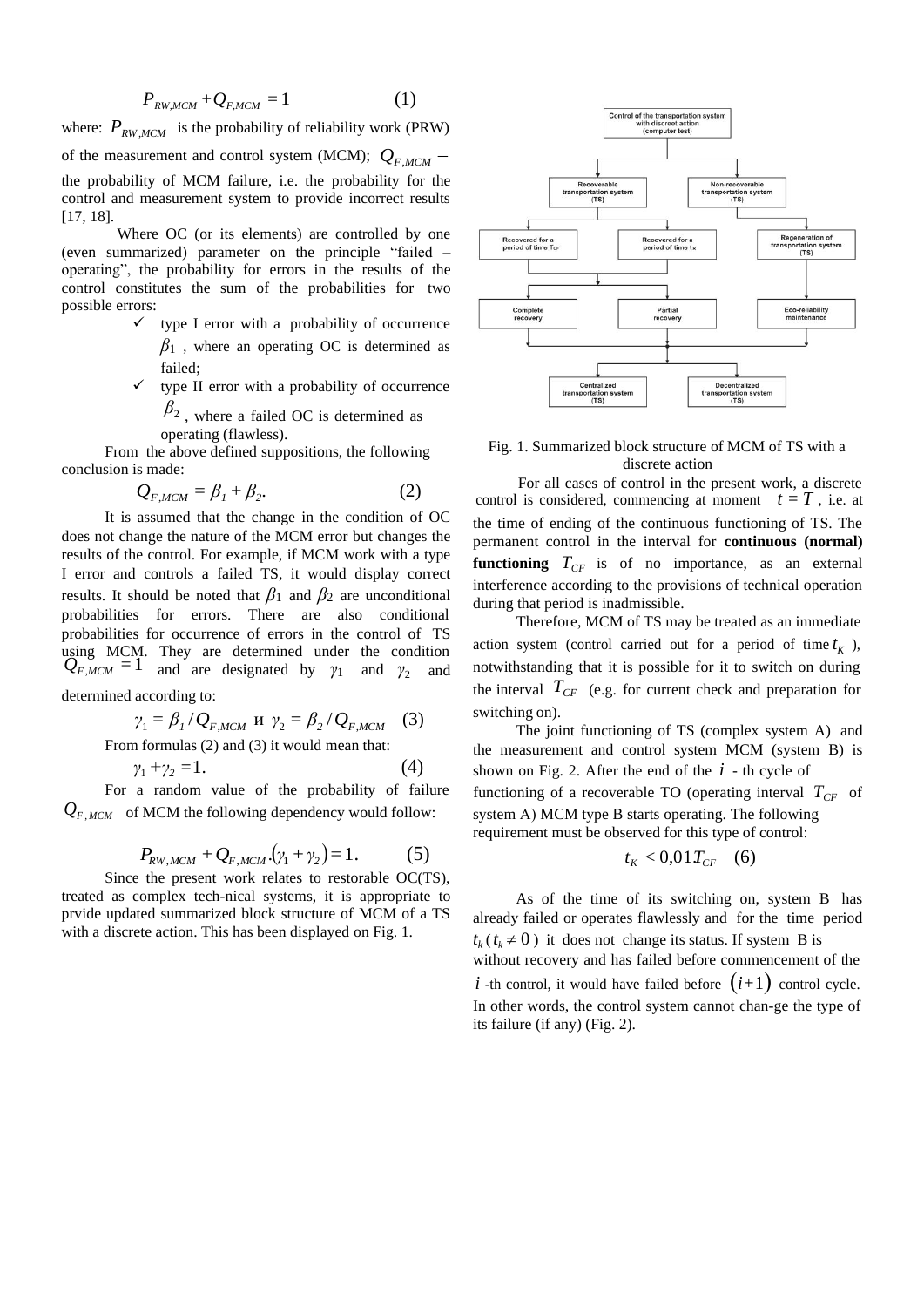

Fig. 2. Cycles of functioning of a recoverable transportation system (TS) controlled by MCM

Let us review a MCM for which the following operating restrictions are valid:

- the probability parameters ( $P_{RW,MCM}$ , $\beta_1$ , $\beta_2$ ) of the

control system do not de-pend on the number of operating cycles (Fig. 2);

- MCM gives correct results any time it operates flawlessly (the subjective errors of the human operator are not reported and the adopted method of control is considered to be absolute);

- the existence of errors type I and type II determine the failure of MCM (the flawlessness of MCM as OC is treated).

The functioning of a similar MCM (system B) determines some formal con-dition of system *A* in the *i* - th cycle of functioning, which differs from the factual condition of this system. What could be the results of this inconsistency, is illustrated by the definition of the operating efficiency of a complex transportation system with instant actiion of recovery of its reliability under an additive output effect [10, 11].

For the index of the operating efficiency of the studied transportation system (TS), a multiplication of the **risk** an *incident with transport system* (ITS)  $R_{ITS}(\Delta t)$ of occurrence of an incident with it (ITS) for a time interval  $\Delta t$ ; the mathematical re-liability (expectation) *M* for the relative number of the operating functional elements of TS is made (it is assumed that system *A*, consisting of *N* functional

elements works continuously within the interval only carries out its task in the time interval  $t = T_{CF}$ *TCF* , but and the condition of TS, determined according to (1), towards the aggregate (total) quantity of infor-mation  $I_{\Sigma}$  determined by [8]:

$$
I_{\Sigma} = -\sum_{i=1}^{N} p_{i} \log_{2} p_{i}, where \sum_{i=1}^{N} p_{i} = 1.
$$
 (7)

The above consideration leads to the following:  
\n
$$
E = R \t(Xt) \cdot M \left( \frac{N - k}{N} \right) \cdot \frac{I_{RI}}{I_{\Sigma}}
$$
\n(8)

The following mathematical transformations take place:

$$
M\{N-k\}/N = N - M\{k\}/N = N - k/N , (9)
$$

where  $M\{k\} = k$  is the mathematical expectation of the current number of failed ele-ments *k* of TS for the time of continuous operation at the  $i$  - th cycle of functioning.

In formula (8) the risk  $R_{ITS}(\Delta t)$  of occurrence of an *incident with TS* (ITS) for a time interval  $\Delta t$  is determined by the fundamental work of Acad. Ivan Popchev, "Risk Management Strategies", Sofia, NBU, 2004, p. 68 [9]:

$$
R_{\text{ITS}}(\Delta t) = \sum_{i=1}^{n} P_i(\Delta t) V_i(\Delta t), \qquad (10)
$$

 $\int_{RW, MCM}^{\infty}$ ,  $\beta$ ,  $\beta$  ) of the where  $P_i(\Delta t)$  is the probability of occurrence of a damage with severity  $V(\Delta t)$  as a result of occurrence of a hazardous *i*

> event or a series of events within the observation interval of the risk assessor for TS;  $V_i(\Delta t)$  is the severity of the damage (damages) occurring as a result of the hazardous event (in this case ITS). The severity of the damage is measured in different units (BGN, number of idle days, number of sick leave days, polluted territories as a result of the incident, etc.);  $n$  is the number of types of damages in case of ITS.

After positioning of (10), (9) in (8) the final formula for  $E_{TS}$ : follows equation

$$
E = \sum_{i=1}^{n} \sum_{i=1}^{P} (\Delta t). V(\Delta t) \times \{ [(N - \lambda/N] \cdot \frac{I_{Rl}}{I_{\Sigma}}]. (11)
$$

It is natural to terminate the cyclic functioning of transportation system A, if the number of failed elements  $M\{k\} = k$  at the beginning of  $(i+1)$  cycle, i.e. after the след *i* - th cycle of functioning control and the *i* –th recovery proves to be higher than the previously determined admissible value  $K_{ADM}$  for the total number of failures in TS. Because of the occurring discrepancy between the formal and actual condition of MCM of TS, the service staff is not able to determine the exact number of the cycle for which the following condition is met:

$$
M\left\{k\right\} \leq K_{ADM},\quad(12)
$$

The next task is calculation of the average number of cycles relation of the quantity of reliable information  $I_{RI}$  about the for control and repair after which TS should be removed from performance of its task and should be checked using MCM with higher precision (e.g. to undergo a medium repair or overhaul in suitable laboratories and/or plants). The answer of this task is in line with the technological revolution 4.0 related *In* to the global information society [1, 3], and the study is the subject of further scientific work.

#### V. CONCLUSION

1. In the presented study, a definition of security of the control of the tran-sportation systems has been synthesized.

2. A connection has been established between the process of maintaining security and reliability of the transportation systems and the quantity of information about their condition.